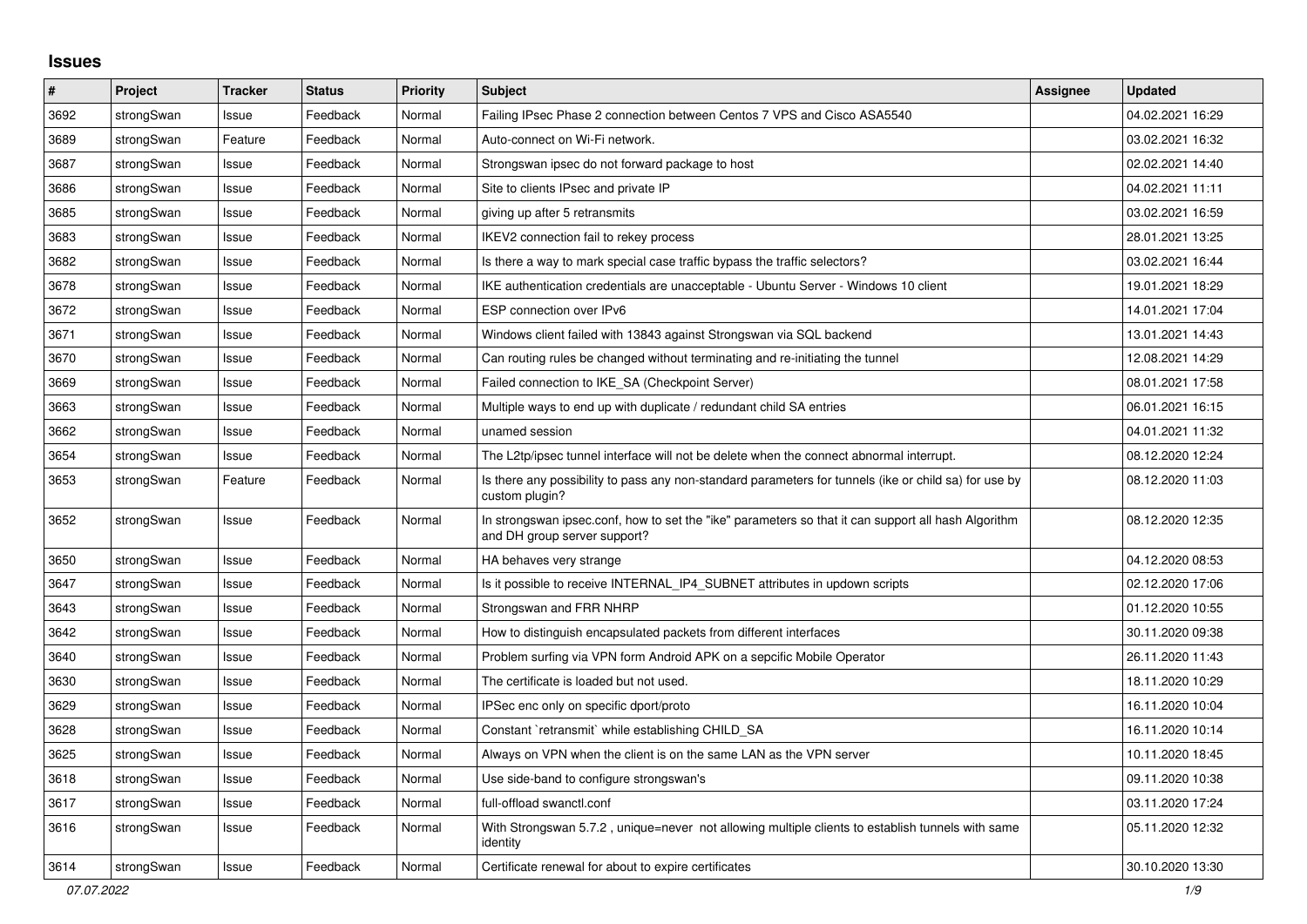| $\pmb{\#}$ | Project    | <b>Tracker</b> | <b>Status</b> | <b>Priority</b> | <b>Subject</b>                                                                              | Assignee | <b>Updated</b>   |
|------------|------------|----------------|---------------|-----------------|---------------------------------------------------------------------------------------------|----------|------------------|
| 3613       | strongSwan | Issue          | Feedback      | Low             | Load-test jobs scheduled after tunnels are terminated                                       |          | 28.10.2020 12:06 |
| 3611       | strongSwan | Issue          | Feedback      | Normal          | Unable to Send Traffic Using NAT on EC2 Instance                                            |          | 27.10.2020 16:35 |
| 3610       | strongSwan | Issue          | Feedback      | Normal          | farp plugin conflicts with DHCP service                                                     |          | 26.10.2020 18:06 |
| 3609       | strongSwan | Issue          | Feedback      | Normal          | Potential DNS server IP address conflicts                                                   |          | 26.10.2020 11:12 |
| 3607       | strongSwan | Issue          | Feedback      | Normal          | statusall option reports transport established two or three times per IP at start-up        |          | 27.10.2020 16:48 |
| 3604       | strongSwan | Issue          | Feedback      | Normal          | Email Notification on down status                                                           |          | 21.10.2020 10:54 |
| 3603       | strongSwan | Issue          | Feedback      | Normal          | dns issue in config mode                                                                    |          | 20.10.2020 11:50 |
| 3598       | strongSwan | Issue          | Feedback      | Normal          | swanctl on Windows: Support aborting execution                                              |          | 19.10.2020 15:01 |
| 3597       | strongSwan | Issue          | Feedback      | Normal          | IPSec Client on CentOS 8 - Can't connect using ShrewSoft VPN config file                    |          | 21.10.2020 16:38 |
| 3596       | strongSwan | Issue          | Feedback      | Normal          | no issuer certificate found for                                                             |          | 21.10.2020 03:27 |
| 3593       | strongSwan | Issue          | Feedback      | Normal          | Need variable tracking make_before_break state into updown scripts                          |          | 13.10.2020 09:59 |
| 3592       | strongSwan | Issue          | Feedback      | Normal          | Tunnel reported as established but log show "found encrypted payload, but no transform set" |          | 20.10.2020 10:37 |
| 3588       | strongSwan | Issue          | Feedback      | Normal          | VPN setup over 4G                                                                           |          | 08.10.2020 14:13 |
| 3580       | strongSwan | Issue          | Feedback      | Normal          | encapsulation and packets not routing into tunnel problems                                  |          | 02.10.2020 10:03 |
| 3578       | strongSwan | Issue          | Feedback      | Normal          | ipsec connection to FortiClient VPN                                                         |          | 28.09.2020 15:08 |
| 3577       | strongSwan | Issue          | Feedback      | Normal          | StrongSwan Connection adding and deleting over network.                                     |          | 28.09.2020 15:13 |
| 3576       | strongSwan | Issue          | Feedback      | Normal          | strongswan on openwrt virtual ip inside ipsec tunnel                                        |          | 25.09.2020 17:01 |
| 3575       | strongSwan | Issue          | Feedback      | Normal          | Tunnel of IPv6 Over IPv4 not accespting Jumbo Packets                                       |          | 23.09.2020 16:44 |
| 3573       | strongSwan | Issue          | Feedback      | Normal          | ike2 and transit traffic                                                                    |          | 05.10.2020 10:55 |
| 3568       | strongSwan | Issue          | Feedback      | Normal          | vpn connection is unstable                                                                  |          | 23.09.2020 16:28 |
| 3566       | strongSwan | Issue          | Feedback      | Normal          | Number of simultaneous connections limited to 1000 in a cluster                             |          | 18.09.2020 09:46 |
| 3565       | strongSwan | Issue          | Feedback      | Normal          | Filtering out logs or plugin in to do so                                                    |          | 16.09.2020 11:45 |
| 3564       | strongSwan | Issue          | Feedback      | Normal          | Out of order packets are generated if strong swan is running on multiple cores              |          | 16.09.2020 10:01 |
| 3561       | strongSwan | Issue          | Feedback      | Normal          | Azure P2S VPN Linux connection error                                                        |          | 15.09.2020 12:22 |
| 3558       | strongSwan | Issue          | Feedback      | Normal          | deleting half open IKE_SA with x.x.x.x after timeout with iOS device                        |          | 05.09.2020 21:23 |
| 3552       | strongSwan | Issue          | Feedback      | Normal          | Internet disconnects after once VPN is established                                          |          | 30.08.2020 05:35 |
| 3537       | strongSwan | Issue          | Feedback      | Normal          | IPv6 Packets are not transferred from server to client through IPSec using RPC protocol     |          | 01.09.2020 12:50 |
| 3536       | strongSwan | Issue          | Feedback      | Normal          | When Create multiple tunnels restart ipsec service will establish fail.                     |          | 03.09.2020 13:58 |
| 3516       | strongSwan | Issue          | Feedback      | Normal          | Close IKE SA after expiry without rekey/reauth                                              |          | 20.07.2020 19:32 |
| 3500       | strongSwan | Issue          | Feedback      | Normal          | swanctl --list-cert not listing all certs                                                   |          | 29.06.2020 15:25 |
| 3499       | strongSwan | Issue          | Feedback      | Normal          | ISAKMP Signature hash algorithm / EAP-TLS Authentification                                  |          | 30.06.2020 10:40 |
| 3498       | strongSwan | Issue          | Feedback      | Normal          | FreeBSD + dhcp+farp plugin                                                                  |          | 22.01.2021 10:44 |
| 3496       | strongSwan | Issue          | Feedback      | Normal          | Route-based VPN - transport mode                                                            |          | 11.02.2021 09:55 |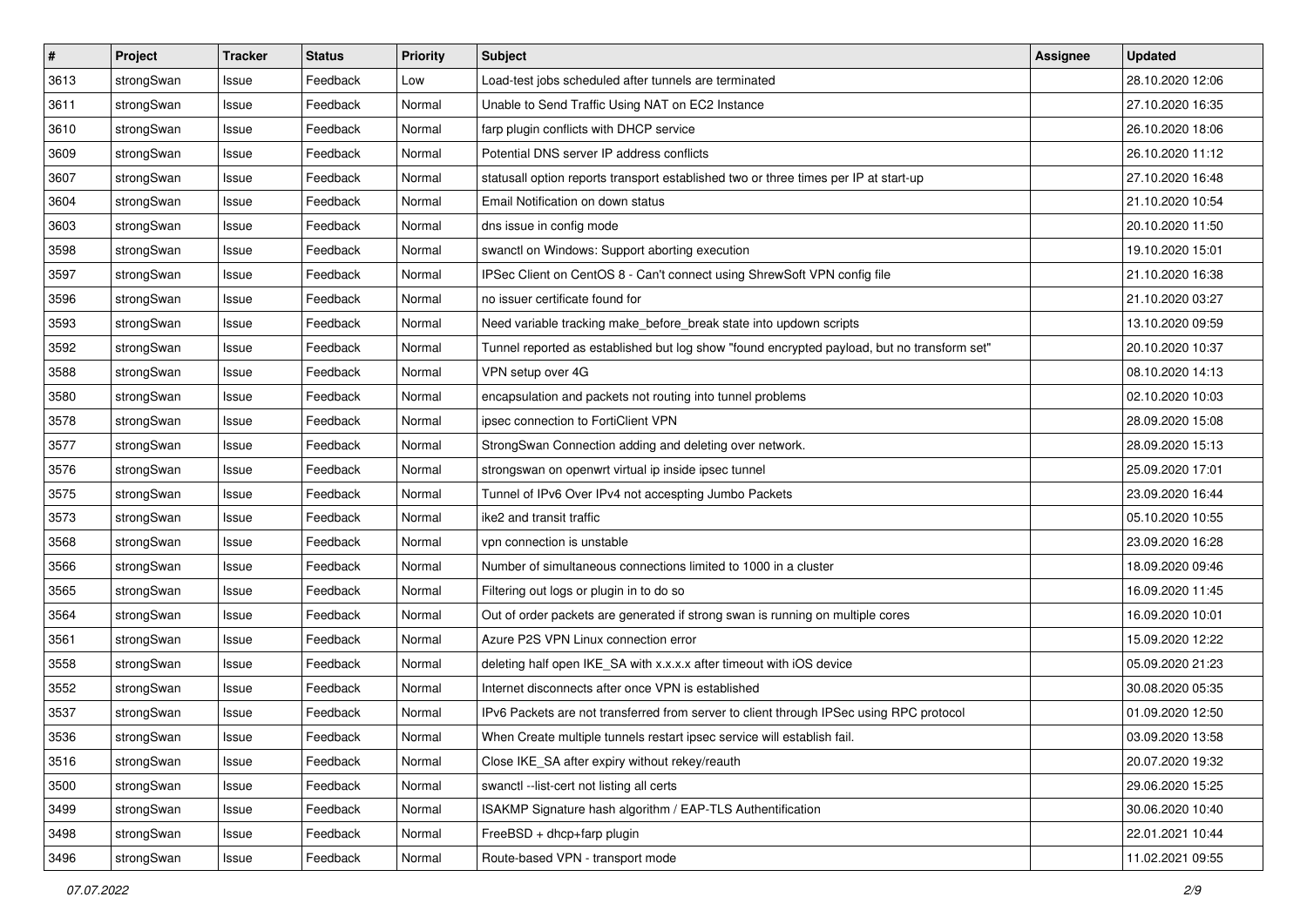| $\pmb{\#}$ | Project    | <b>Tracker</b> | <b>Status</b> | <b>Priority</b> | <b>Subject</b>                                                                                              | <b>Assignee</b> | <b>Updated</b>   |
|------------|------------|----------------|---------------|-----------------|-------------------------------------------------------------------------------------------------------------|-----------------|------------------|
| 3490       | strongSwan | Issue          | Feedback      | Normal          | Selecting incorrect auth mode for IKEv1                                                                     |                 | 21.07.2020 21:26 |
| 3442       | strongSwan | Issue          | Feedback      | Normal          | Apply policy based on network interface in transport mode                                                   |                 | 13.05.2020 10:53 |
| 3422       | strongSwan | Feature        | Feedback      | Normal          | Allow multiple local.id to be specified in a single connection?                                             |                 | 23.04.2020 13:19 |
| 3403       | strongSwan | Issue          | Feedback      | Normal          | IKEv2 natd false detection                                                                                  |                 | 09.04.2020 14:19 |
| 3400       | strongSwan | Issue          | Feedback      | Normal          | Windows 10 IKEv2 rekeying fails                                                                             |                 | 16.04.2020 17:08 |
| 3392       | strongSwan | Issue          | Feedback      | Normal          | mark=%unique and no Internet-connection with VPN                                                            |                 | 31.07.2020 15:26 |
| 3389       | strongSwan | Issue          | Feedback      | Normal          | Child SAs not getting created after rekeying                                                                |                 | 30.03.2020 15:45 |
| 3377       | strongSwan | Issue          | Feedback      | Normal          | Interface ID not configured during HA synchronization                                                       |                 | 18.03.2020 10:15 |
| 3366       | strongSwan | Issue          | Feedback      | Normal          | Uninstall "any" trap policy if start_action=trap with virtual IPs is used                                   |                 | 13.03.2020 14:57 |
| 3342       | strongSwan | Issue          | Feedback      | Normal          | Certain fields in Storngswan on Firestick4K are not editable                                                |                 | 20.02.2020 09:36 |
| 3307       | strongSwan | Issue          | Feedback      | Normal          | Probable non compliance with RFC 7296 wrt traffic selector narrowing?                                       |                 | 14.01.2020 16:19 |
| 3304       | strongSwan | Issue          | Feedback      | Normal          | Found unsupported critical X.509 extension: X509v3 Name Constraints                                         |                 | 13.01.2020 14:50 |
| 3285       | strongSwan | Bug            | Feedback      | Normal          | Virtual IPs on FreeBSD cannot set IPv6 addresses                                                            |                 | 02.11.2021 11:04 |
| 3282       | strongSwan | Issue          | Feedback      | Normal          | Android VPN client keeps retrying in airplane mode                                                          |                 | 29.11.2019 16:06 |
| 3276       | strongSwan | Feature        | Feedback      | Low             | N1_MODE_CAPABILITY                                                                                          |                 | 21.11.2019 16:49 |
| 3268       | strongSwan | Issue          | Feedback      | Normal          | Traffic disruption -- policy-based VPN to AWS VPN service                                                   |                 | 15.11.2019 16:53 |
| 3254       | strongSwan | Issue          | Feedback      | Normal          | Log level in android level                                                                                  |                 | 08.11.2019 08:36 |
| 3162       | strongSwan | Feature        | Feedback      | Normal          | Strongswan Android support for default DNS suffixes (UNITY_DEF_DOMAIN flag)                                 |                 | 29.08.2019 10:29 |
| 3154       | strongSwan | Issue          | Feedback      | Normal          | signature validation failed only with sha2                                                                  |                 | 20.08.2019 11:51 |
| 3151       | strongSwan | Issue          | Feedback      | Normal          | Forecast stops forwarding multicast                                                                         |                 | 26.08.2019 14:06 |
| 3135       | strongSwan | Feature        | Feedback      | Normal          | Android client - settings for connection re-try                                                             |                 | 12.08.2019 16:32 |
| 3122       | strongSwan | Issue          | Feedback      | Normal          | Strongswan software iterupts                                                                                |                 | 18.07.2019 02:27 |
| 3104       | strongSwan | Feature        | Feedback      | Normal          | EAP-RADIUS: binding address feature for routers with multiple interfaces connected to LAN.                  |                 | 17.06.2021 02:26 |
| 3097       | strongSwan | Issue          | Feedback      | Normal          | charon restart behaviour                                                                                    |                 | 24.06.2019 16:09 |
| 3072       | strongSwan | Issue          | Feedback      | Normal          | Windows 10: setting WFP SA SPI fails with error 0x80320014                                                  |                 | 29.05.2019 14:34 |
| 3041       | strongSwan | Issue          | Feedback      | Low             | fail2ban or equivalent                                                                                      |                 | 06.05.2019 09:07 |
| 2972       | strongSwan | Feature        | Feedback      | Normal          | how to add X509v3 Key Usage: Key Encipherment                                                               |                 | 13.03.2019 13:59 |
| 2966       | strongSwan | Issue          | Feedback      | Normal          | Problems with large amount of subnets in leftsubnet configuration                                           |                 | 02.04.2019 10:35 |
| 2964       | strongSwan | Issue          | Feedback      | Normal          | Route to IKE Gateway Fails to Update Under Particular Configuration                                         |                 | 13.03.2019 10:38 |
| 2958       | strongSwan | Issue          | Feedback      | Normal          | Trap policies with unspecified remote IP covering multiple specific ports constantly produce new<br>IKE_SAs |                 | 11.03.2019 15:03 |
| 2870       | strongSwan | Issue          | Feedback      | Normal          | DNS resolution outside of tunnel if DNS server is in remote TS                                              |                 | 22.01.2019 11:06 |
| 2835       | strongSwan | Issue          | Feedback      | Normal          | Rekeyed SA can't be deleted in standby node                                                                 |                 | 19.12.2018 02:52 |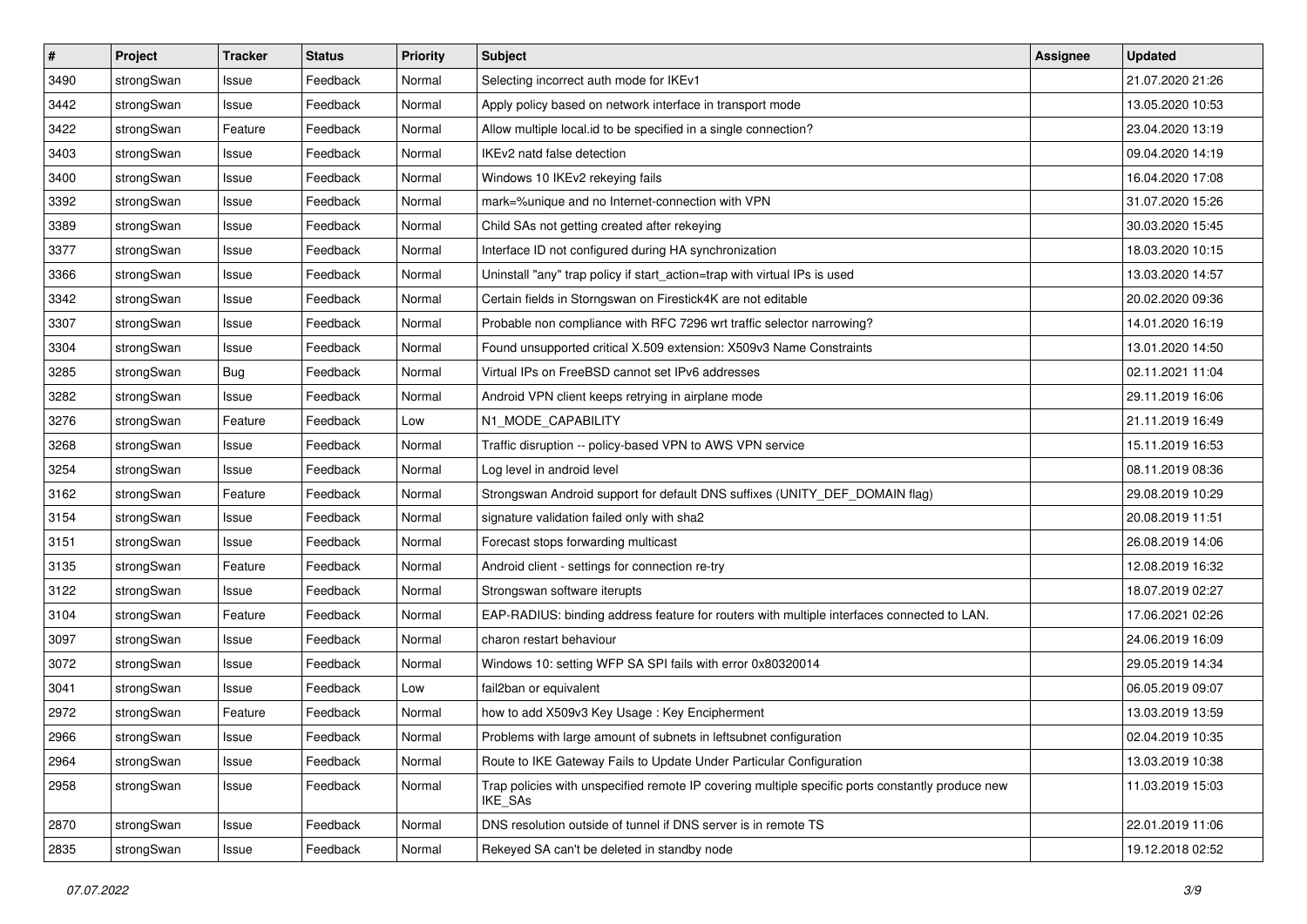| $\vert$ # | Project    | <b>Tracker</b> | <b>Status</b> | <b>Priority</b> | <b>Subject</b>                                                                                                                                          | <b>Assignee</b> | <b>Updated</b>   |
|-----------|------------|----------------|---------------|-----------------|---------------------------------------------------------------------------------------------------------------------------------------------------------|-----------------|------------------|
| 2823      | strongSwan | Feature        | Feedback      | Low             | Implementing VPN peer failover                                                                                                                          |                 | 16.11.2018 10:25 |
| 2816      | strongSwan | Issue          | Feedback      | Normal          | order of DNS entries is reversed in /etc/resolv.conf                                                                                                    |                 | 06.11.2018 10:41 |
| 2814      | strongSwan | Feature        | Feedback      | Normal          | Force Keepalive Packets if There is no NAT                                                                                                              |                 | 29.10.2018 15:47 |
| 2793      | strongSwan | Feature        | Feedback      | Normal          | Remote identity with certificate                                                                                                                        |                 | 15.10.2018 10:20 |
| 2750      | strongSwan | Issue          | Feedback      | Normal          | setting WFP SA SPI failed: 0x80320035                                                                                                                   |                 | 27.05.2019 11:59 |
| 2729      | strongSwan | Feature        | Feedback      | Normal          | Does Swanctl provide the same option as Ipsec with the rightID using a %?                                                                               |                 | 20.09.2018 17:37 |
| 2726      | strongSwan | Issue          | Feedback      | Normal          | Strongswan selects wrong source IP                                                                                                                      |                 | 23.08.2018 13:38 |
| 2698      | strongSwan | Issue          | Feedback      | Low             | DSCP and kernel-libipsec                                                                                                                                |                 | 04.07.2018 15:01 |
| 2678      | strongSwan | Issue          | Feedback      | Normal          | Phase 1 issue                                                                                                                                           |                 | 07.06.2018 20:06 |
| 2668      | strongSwan | Feature        | Feedback      | Normal          | UE shall include the DEVICE_IDENTITY Notify payload                                                                                                     |                 | 22.05.2018 13:48 |
| 2621      | strongSwan | Issue          | Feedback      | Normal          | Android: VPN connection stops working, strongSwan shows Connected                                                                                       |                 | 06.07.2018 13:06 |
| 2618      | strongSwan | Issue          | Feedback      | Normal          | Query regarding assignment of Tunnel IP                                                                                                                 |                 | 09.04.2018 10:57 |
| 2580      | strongSwan | Issue          | Feedback      | Normal          | [CFG] handling xx attribute failed in Android or Ubuntu, but works in macOS                                                                             |                 | 09.03.2018 17:49 |
| 2560      | strongSwan | Issue          | Feedback      | Normal          | Duplicate CA cert requests sent                                                                                                                         |                 | 28.02.2018 10:54 |
| 2495      | strongSwan | Feature        | Feedback      | Normal          | LibreSSL Plugin                                                                                                                                         |                 | 13.12.2017 09:29 |
| 2446      | strongSwan | Issue          | Feedback      | Normal          | Traffic loss during IKE reauth despite make-before-break enabled                                                                                        |                 | 27.11.2017 17:12 |
| 2411      | strongSwan | Issue          | Feedback      | Normal          | VPN server name resolution is done via overlay DNS server upon IKE disconnect                                                                           |                 | 22.08.2017 10:42 |
| 2409      | strongSwan | Feature        | Feedback      | Low             | Android client status details                                                                                                                           |                 | 18.08.2017 13:23 |
| 2400      | strongSwan | Issue          | Feedback      | Normal          | Is DPD supposed to detect dead tunnel, or dead IKE instance                                                                                             |                 | 11.01.2019 22:53 |
| 2394      | strongSwan | Issue          | Feedback      | Normal          | IP is not assigned after re-authentication                                                                                                              |                 | 04.08.2017 19:03 |
| 2357      | strongSwan | Issue          | Feedback      | Normal          | How to initiate IPsec SA Transport Mode without IKE?                                                                                                    |                 | 18.01.2021 18:36 |
| 2319      | strongSwan | Issue          | Feedback      | Normal          | gives up trying to bring up connection after DNS SERVFAIL                                                                                               |                 | 08.05.2017 15:41 |
| 2307      | strongSwan | Feature        | Feedback      | Normal          | Permit installation of trap policy for CHILD_SA configurations with unset local_addrs                                                                   |                 | 26.04.2017 15:04 |
| 2273      | strongSwan | <b>Bug</b>     | Feedback      | Normal          | Unable to install strongswan client helper on OSX El Capitan                                                                                            |                 | 10.03.2017 15:34 |
| 2203      | strongSwan | Issue          | Feedback      | Normal          | Protecting symetric traffic using high availability in gateway to gateway setup (both active)                                                           |                 | 15.02.2017 14:20 |
| 2202      | strongSwan | Feature        | Feedback      | Normal          | Radius NAS IP to be specified                                                                                                                           |                 | 18.01.2017 17:58 |
| 2185      | strongSwan | Feature        | Feedback      | Normal          | INTERNAL_IP4_SUBNET Attribute Support in Android Client                                                                                                 |                 | 10.12.2016 01:14 |
| 2184      | strongSwan | Issue          | Feedback      | Normal          | configuration with multiple RSA keys                                                                                                                    |                 | 14.12.2016 13:09 |
| 2165      | strongSwan | Feature        | Feedback      | Normal          | missing LIBRESSL_VERSION_NUMBER support                                                                                                                 |                 | 03.11.2016 09:23 |
| 2160      | strongSwan | Issue          | Feedback      | Normal          | support for opportunistic encryption                                                                                                                    |                 | 06.05.2020 10:32 |
| 2110      | strongSwan | Issue          | Feedback      | Normal          | Remote Identity (IDr) in IKE AUTH Response is sent as hex-encoded binary value instead of text<br>when setting leftid to type KEY_ID (leftid=@#xxxxxxx) |                 | 13.09.2016 21:42 |
| 2095      | strongSwan | Feature        | Feedback      | Normal          | Support liveness check in Strongswan                                                                                                                    |                 | 31.05.2017 00:56 |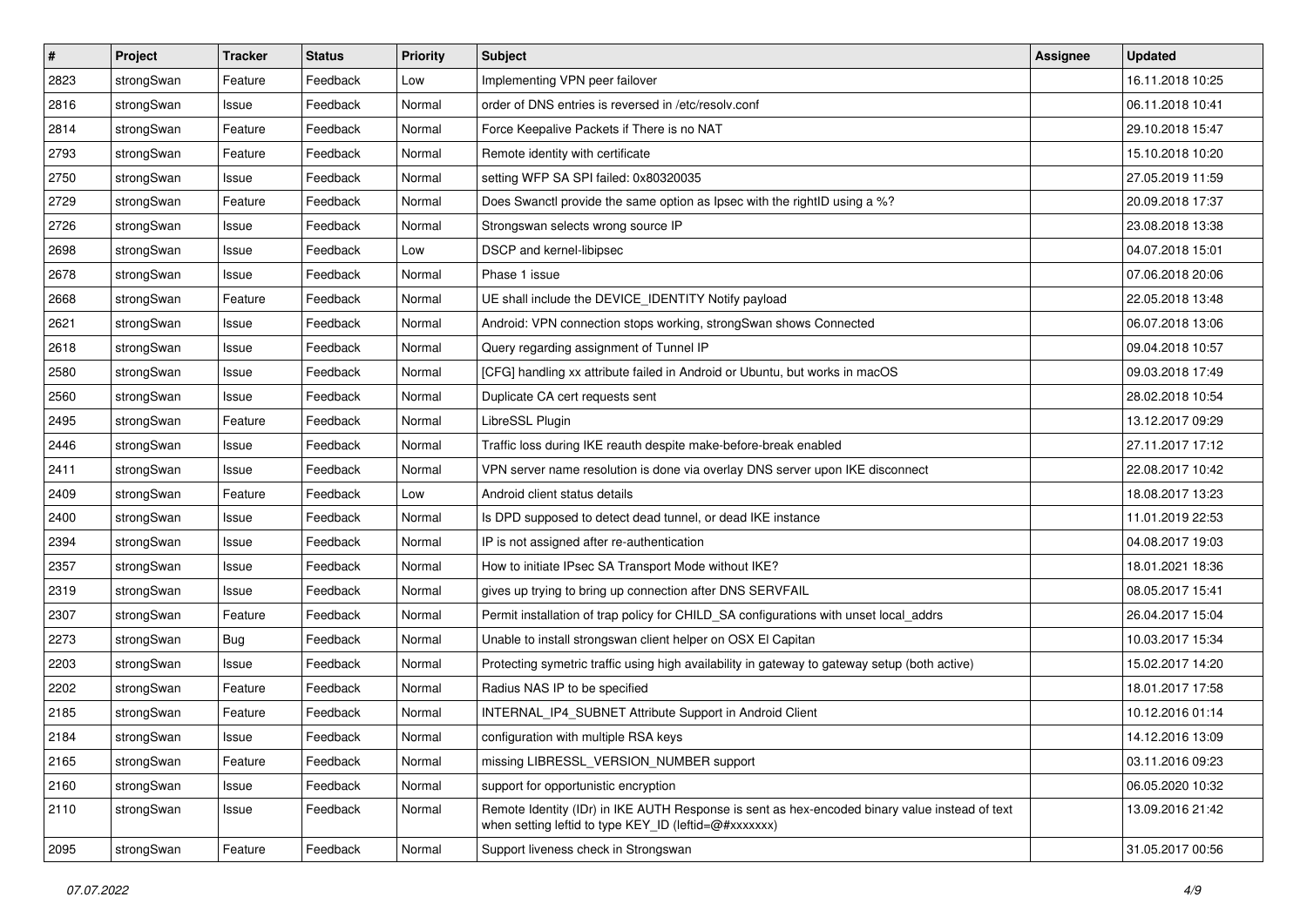| $\vert$ # | <b>Project</b> | <b>Tracker</b> | <b>Status</b> | <b>Priority</b> | <b>Subject</b>                                                                                          | <b>Assignee</b>    | <b>Updated</b>   |
|-----------|----------------|----------------|---------------|-----------------|---------------------------------------------------------------------------------------------------------|--------------------|------------------|
| 2077      | strongSwan     | Issue          | Feedback      | Normal          | Grace period before reassigning offline IP lease                                                        |                    | 06.10.2017 10:44 |
| 1559      | strongSwan     | Feature        | Feedback      | Normal          | Expose received XAUTH/EAP username/password prompts via VICI, send secrets via VICI on<br>prompt        |                    | 09.05.2017 16:28 |
| 1506      | strongSwan     | Feature        | Feedback      | Normal          | Enhance DoS protection to deny users that failed Authentication                                         |                    | 17.06.2016 14:31 |
| 1482      | strongSwan     | Feature        | Feedback      | Normal          | Allow changing init_limit_half_open etc. at runtime by reloading strongswan.conf                        |                    | 26.05.2016 14:49 |
| 1456      | strongSwan     | Issue          | Feedback      | Normal          | Missing Tunnel-Client-Endpoint & Tunnel-Server-Endpoint AVP in RADIUS Accounting Start/Stop<br>messages |                    | 11.05.2016 11:54 |
| 1422      | strongSwan     | Issue          | Feedback      | Normal          | IKEv1: IKE_SA reauth vs. CHILD_SA rekey race prevents IKE_SA reauthentication in time                   |                    | 20.04.2016 15:06 |
| 1383      | strongSwan     | Issue          | Feedback      | Normal          | How to limit the amount of the installed Child SAs                                                      |                    | 08.04.2016 11:20 |
| 1338      | strongSwan     | Issue          | Feedback      | Normal          | problem with changing esp algorithm in strongswan                                                       |                    | 10.03.2016 18:23 |
| 1334      | strongSwan     | Issue          | Feedback      | Normal          | Version 5.3.5, duplicated tunnel aftr IKE SA rekeyed                                                    |                    | 10.03.2016 11:06 |
| 1276      | strongSwan     | Issue          | Feedback      | Normal          | Threading: ext-auth hook blocks any other connection attempt                                            |                    | 27.01.2016 12:28 |
| 1253      | strongSwan     | Feature        | Feedback      | Normal          | Strongswan doesn't support CA bundles                                                                   |                    | 19.01.2016 11:23 |
| 1157      | strongSwan     | Issue          | Feedback      | Normal          | Message ID overflow RFC 5996 2.2                                                                        |                    | 12.10.2015 13:52 |
| 1082      | strongSwan     | Feature        | Feedback      | Normal          | Framed-Route to set leftsubnet                                                                          |                    | 07.10.2016 10:02 |
| 1079      | strongSwan     | Feature        | Feedback      | Normal          | Future Plans for firwall configuration equivalent under FreeBSD                                         |                    | 21.08.2015 15:58 |
| 1068      | strongSwan     | Bug            | Feedback      | Normal          | strongswan 5.3.2 and IKEv1 in transport mode causes NO_PROPOSAL_CHOSEN error                            |                    | 26.01.2018 13:30 |
| 1008      | strongSwan     | Feature        | Feedback      | Normal          | FARP for IPv6                                                                                           |                    | 14.12.2015 20:59 |
| 1000      | strongSwan     | Feature        | Feedback      | Normal          | Raise ALERT TS MISMATCH in IKE V1                                                                       |                    | 09.09.2015 12:47 |
| 817       | strongSwan     | Issue          | Feedback      | Normal          | <b>IKEv2 IPv6 Router Advertisement</b>                                                                  |                    | 27.03.2020 17:14 |
| 352       | strongSwan     | Issue          | Feedback      | Normal          | unable to allocate SPIs from kernel when running 32 bit binaries on 64 bit Linux                        |                    | 17.04.2018 14:59 |
| 162       | strongSwan     | Feature        | Feedback      | Normal          | Submit ClusterIP patches mainline                                                                       |                    | 14.12.2015 20:43 |
| 104       | strongSwan     | Feature        | Feedback      | Normal          | Postgresql Db Support                                                                                   |                    | 04.09.2019 10:05 |
| 542       | strongSwan     | Issue          | Feedback      | Normal          | Nesting tunnels                                                                                         | Andreas<br>Steffen | 07.03.2014 09:22 |
| 406       | strongSwan     | Feature        | Feedback      | Low             | TNC: Speeding up the Attestation process                                                                | Andreas<br>Steffen | 10.09.2013 14:00 |
| 404       | strongSwan     | Issue          | Feedback      | Normal          | TNC: Update HowTos and implement some compilation flag checking                                         | Andreas<br>Steffen | 10.09.2013 13:58 |
| 2494      | strongSwan     | Issue          | Feedback      | Normal          | Problems With 64bit Slot IDs With Pkcs11 Plugin                                                         | Jordan Hrycaj      | 12.12.2017 16:03 |
| 2493      | strongSwan     | Issue          | Feedback      | Normal          | Pkcs11 Plugin Returns w/Bogus Return Code                                                               | Jordan Hrycaj      | 12.12.2017 15:58 |
| 960       | strongSwan     | Feature        | Feedback      | Normal          | Raise ALERT_PROPOSAL_MISMATCH_IKE in IKE V1                                                             | Martin Willi       | 30.08.2017 09:05 |
| 456       | strongSwan     | <b>Bug</b>     | Feedback      | Normal          | StrongSwan client for OS X crashes                                                                      | Martin Willi       | 21.03.2014 12:16 |
| 3606      | strongSwan     | Issue          | Feedback      | Normal          | Using ipsec tunnel from "foreign" subnet                                                                | Noel Kuntze        | 26.10.2020 12:23 |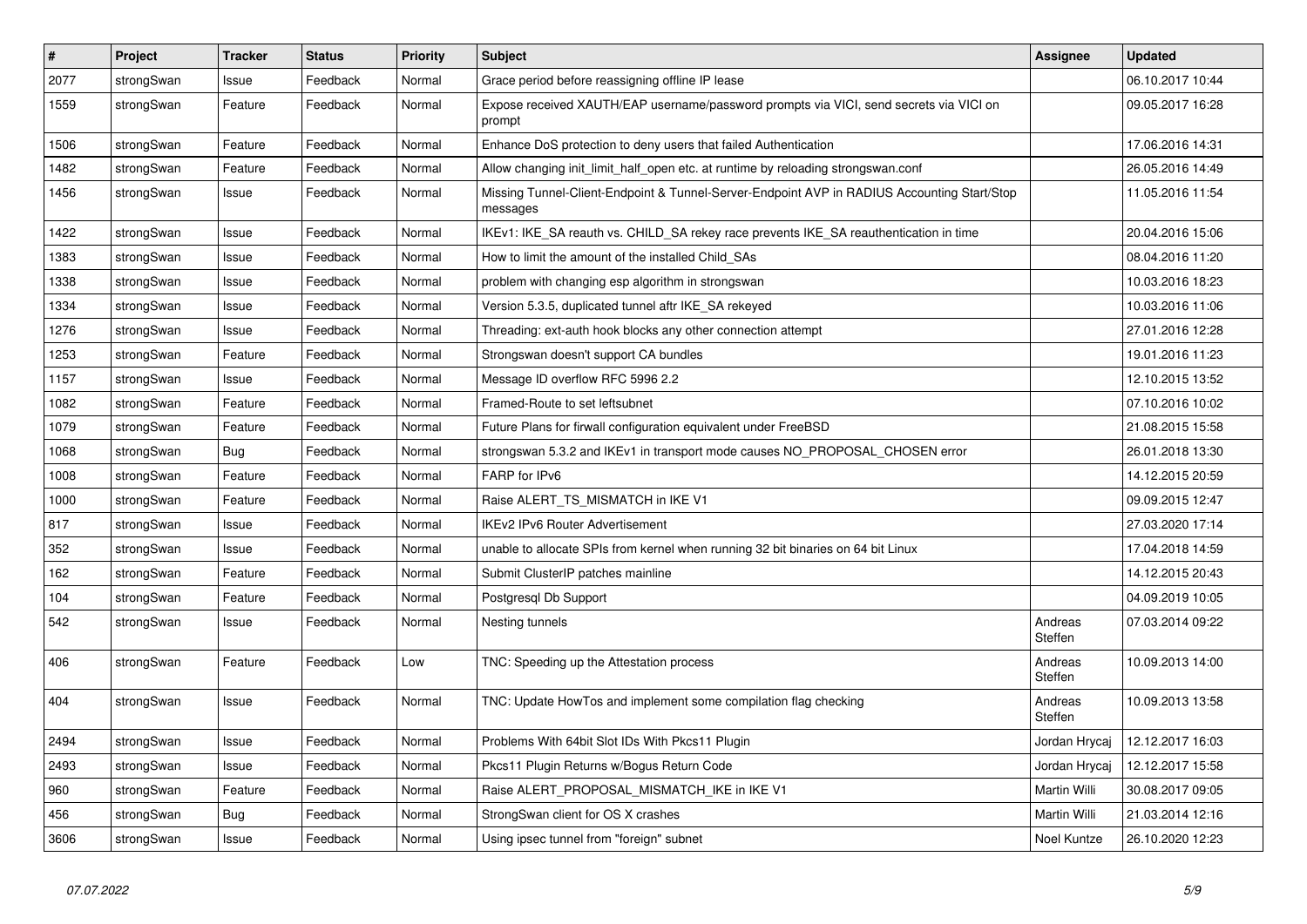| #    | Project    | <b>Tracker</b> | <b>Status</b> | <b>Priority</b> | Subject                                                                             | <b>Assignee</b>                 | <b>Updated</b>   |
|------|------------|----------------|---------------|-----------------|-------------------------------------------------------------------------------------|---------------------------------|------------------|
| 3680 | strongSwan | Issue          | Feedback      | Normal          | How to unload a paritcular certificate from strongswan.                             | Tobias<br><b>Brunner</b>        | 27.01.2021 09:28 |
| 3673 | strongSwan | Issue          | Feedback      | Normal          | IKEv2/IPSec MSCHAPv2 fails on Android 11 (API 30).                                  | Tobias<br><b>Brunner</b>        | 17.01.2021 07:25 |
| 3668 | strongSwan | Issue          | Feedback      | Normal          | Configuring the strongSwan Helm chart on openshift                                  | Tobias<br><b>Brunner</b>        | 07.01.2021 16:33 |
| 3665 | strongSwan | Issue          | Feedback      | Normal          | When there is data flow, the VPN tunnel will not automatically connect              | Tobias<br><b>Brunner</b>        | 05.01.2021 16:26 |
| 3636 | strongSwan | Issue          | Feedback      | Normal          | Tor behind VPN                                                                      | <b>Tobias</b><br><b>Brunner</b> | 23.11.2020 14:09 |
| 3626 | strongSwan | Issue          | Feedback      | Low             | "Always On VPN" not available in Fire TV 4k                                         | Tobias<br><b>Brunner</b>        | 11.11.2020 12:41 |
| 3620 | strongSwan | Issue          | Feedback      | Normal          | L2TP/IPSEC ipsec.conf setting                                                       | Tobias<br><b>Brunner</b>        | 12.11.2020 10:14 |
| 3594 | strongSwan | Issue          | Feedback      | Normal          | How to see the traffic at ESP in UDP SPIs and forwarding rule                       | Tobias<br><b>Brunner</b>        | 15.10.2020 13:57 |
| 3584 | strongSwan | Issue          | Feedback      | Normal          | Separate ipsec.conf file per conn and separate ipsec.secrets file per conn          | Tobias<br><b>Brunner</b>        | 30.09.2020 17:06 |
| 3560 | strongSwan | Issue          | Feedback      | Normal          | PSK tunnel working - Cert fails with fragmention errors                             | Tobias<br><b>Brunner</b>        | 11.09.2020 14:15 |
| 3341 | strongSwan | <b>Bug</b>     | Feedback      | Normal          | Application Icon missing on firestick 4K                                            | Tobias<br><b>Brunner</b>        | 20.02.2020 09:31 |
| 3291 | strongSwan | Issue          | Feedback      | Normal          | IPSec IKEv2 Client to VPN service 2                                                 | Tobias<br><b>Brunner</b>        | 16.08.2020 12:58 |
| 2392 | strongSwan | Feature        | Feedback      | Low             | enable eap-ttls in Android client                                                   | Tobias<br><b>Brunner</b>        | 04.07.2018 19:48 |
| 693  | strongSwan | Feature        | Feedback      | Normal          | Time policy for roadwarrior                                                         | Tobias<br><b>Brunner</b>        | 02.09.2014 11:06 |
| 552  | strongSwan | Issue          | Feedback      | Normal          | move pki tool to ipsecdir                                                           | Tobias<br><b>Brunner</b>        | 14.04.2014 13:52 |
| 482  | strongSwan | Issue          | Feedback      | Normal          | NAT-NAT connection                                                                  | Tobias<br><b>Brunner</b>        | 09.10.2014 12:37 |
| 462  | strongSwan | Issue          | Feedback      | Normal          | strongswan android app can not use on android 4.4 OS                                | Tobias<br><b>Brunner</b>        | 06.01.2014 13:07 |
| 420  | strongSwan | Feature        | Feedback      | Normal          | Add more of the verbs that were supported by pluto to the updown plugin             | <b>Tobias</b><br><b>Brunner</b> | 11.10.2013 07:56 |
| 359  | strongSwan | Issue          | Feedback      | Normal          | <b>Mediation Server Connection</b>                                                  | Tobias<br><b>Brunner</b>        | 16.07.2013 16:25 |
| 309  | strongSwan | Feature        | Feedback      | Normal          | Problem with Network Aliases for charon interfaces ignore and charon interfaces use | Tobias<br><b>Brunner</b>        | 21.03.2013 19:32 |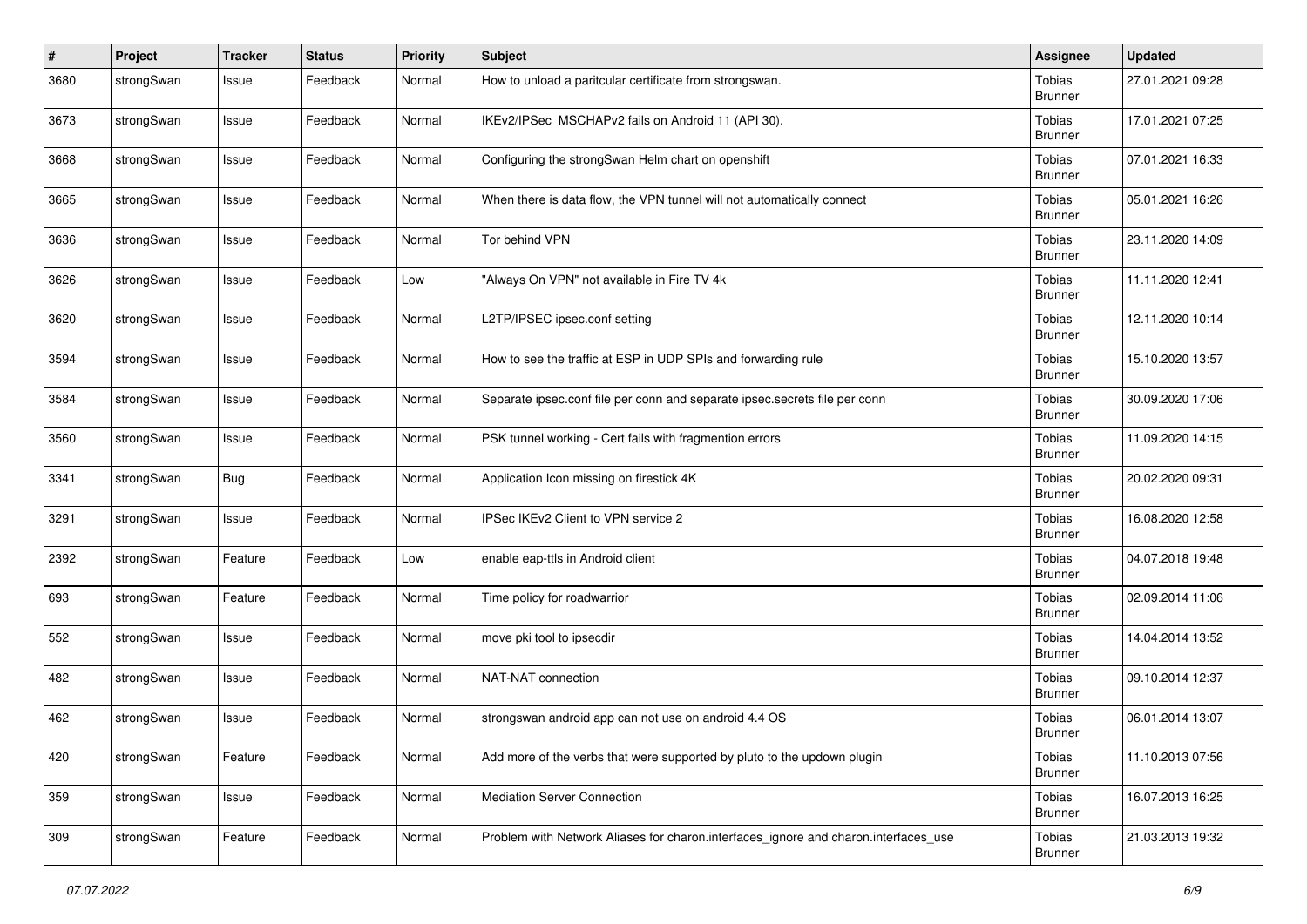| $\vert$ # | Project    | <b>Tracker</b> | <b>Status</b> | <b>Priority</b> | <b>Subject</b>                                                                                          | <b>Assignee</b>                 | <b>Updated</b>   |
|-----------|------------|----------------|---------------|-----------------|---------------------------------------------------------------------------------------------------------|---------------------------------|------------------|
| 302       | strongSwan | <b>Bug</b>     | Feedback      | Normal          | No matching outbound IPsec policy                                                                       | Tobias<br><b>Brunner</b>        | 01.03.2013 12:19 |
| 268       | strongSwan | Feature        | Feedback      | Normal          | support for ssh keypairs in strongswan network-manager plugin                                           | Tobias<br><b>Brunner</b>        | 19.02.2014 15:13 |
| 243       | strongSwan | Feature        | Feedback      | Normal          | Configure routing table in peer                                                                         | <b>Tobias</b><br><b>Brunner</b> | 23.05.2013 20:03 |
| 129       | strongSwan | Feature        | Assigned      | Normal          | Relations between ike/child/peer_cfg                                                                    | <b>Martin Willi</b>             | 06.02.2012 10:50 |
| 2189      | strongSwan | Feature        | Assigned      | Normal          | Support RFC 8229: TCP Encapsulation of IKE and IPsec Packets                                            | <b>Tobias</b><br><b>Brunner</b> | 05.06.2020 19:48 |
| 193       | strongSwan | <b>Bug</b>     | Assigned      | High            | Race condition between acquire jobs and Mobike update while switching WLANs                             | <b>Tobias</b><br>Brunner        | 16.05.2012 12:18 |
| 173       | strongSwan | Feature        | Assigned      | Normal          | Support for IP address ranges in traffic selectors                                                      | Tobias<br><b>Brunner</b>        | 14.06.2012 11:31 |
| 3651      | strongSwan | Feature        | <b>New</b>    | Normal          | Support for FC-SP-2                                                                                     |                                 | 07.01.2021 20:04 |
| 3545      | strongSwan | Issue          | New           | Normal          | Configuration model for multiple-VRF tunnel endpoints                                                   |                                 | 18.08.2020 13:50 |
| 3534      | strongSwan | Issue          | New           | Urgent          | use of strongswan, ipvlan L2 and kernel ipsec                                                           |                                 | 04.08.2020 20:59 |
| 3524      | strongSwan | Issue          | New           | Urgent          | Routing public IP addresses thru the VPN tunnel (Peer is Cisco ISR)                                     |                                 | 24.07.2020 03:15 |
| 3457      | strongSwan | Feature        | <b>New</b>    | Low             | user-friendly pkcs11 certificate selection                                                              |                                 | 22.05.2020 12:52 |
| 3456      | strongSwan | Feature        | New           | Low             | move to github/gitlab                                                                                   |                                 | 22.05.2020 12:27 |
| 3441      | strongSwan | Feature        | <b>New</b>    | Normal          | [Android] Lock modification of VPN configurations on work devices                                       |                                 | 11.05.2020 10:00 |
| 3398      | strongSwan | Feature        | New           | Normal          | Android client - allow configuring eap_id with EAP-TLS                                                  |                                 | 06.04.2020 23:19 |
| 3326      | strongSwan | Issue          | New           | Normal          | update custom routing table (table 220 by default) with new routes if new networks and routes<br>appear |                                 | 10.02.2020 12:01 |
| 3298      | strongSwan | Issue          | <b>New</b>    | Normal          | strategies to improve strongswan performance per single SA                                              |                                 | 23.12.2019 14:05 |
| 3244      | strongSwan | Feature        | New           | Low             | eap-peap on android                                                                                     |                                 | 04.11.2019 10:17 |
| 3159      | strongSwan | Issue          | <b>New</b>    | High            | backup ipsec tunnels                                                                                    |                                 | 26.08.2019 14:28 |
| 3075      | strongSwan | Feature        | New           | Normal          | <b>IPsec Labelling</b>                                                                                  |                                 | 29.05.2019 17:09 |
| 2854      | strongSwan | Feature        | New           | Low             | Srongswan doesn't sending RADIUS Accounting-On/Off on start up / shutdown                               |                                 | 10.12.2018 10:19 |
| 2727      | strongSwan | Feature        | New           | Low             | single pair of selectors per CHILD SA                                                                   |                                 | 23.08.2018 12:08 |
| 2707      | strongSwan | Feature        | New           | Normal          | More attributes taken/translated from radius attributes                                                 |                                 | 14.07.2018 15:21 |
| 2701      | strongSwan | Issue          | New           | Normal          | Low bandwidth when Iperfing data thorugh IPSEC tunnel                                                   |                                 | 07.07.2020 13:38 |
| 2691      | strongSwan | Issue          | New           | Normal          | Strongswan and KSOFTIRQ cpu utilization                                                                 |                                 | 26.06.2018 14:34 |
| 2682      | strongSwan | Issue          | New           | Normal          | IMV/IMC (re)Attestation                                                                                 |                                 | 07.06.2018 21:25 |
| 2671      | strongSwan | Issue          | New           | Normal          | Passing user-supplied cerificate file names to charon-nm is problematic                                 |                                 | 23.05.2018 21:27 |
| 2464      | strongSwan | Issue          | New           | Normal          | How to Loadbalance strongswan IPsec via NGINX?                                                          |                                 | 12.11.2017 19:16 |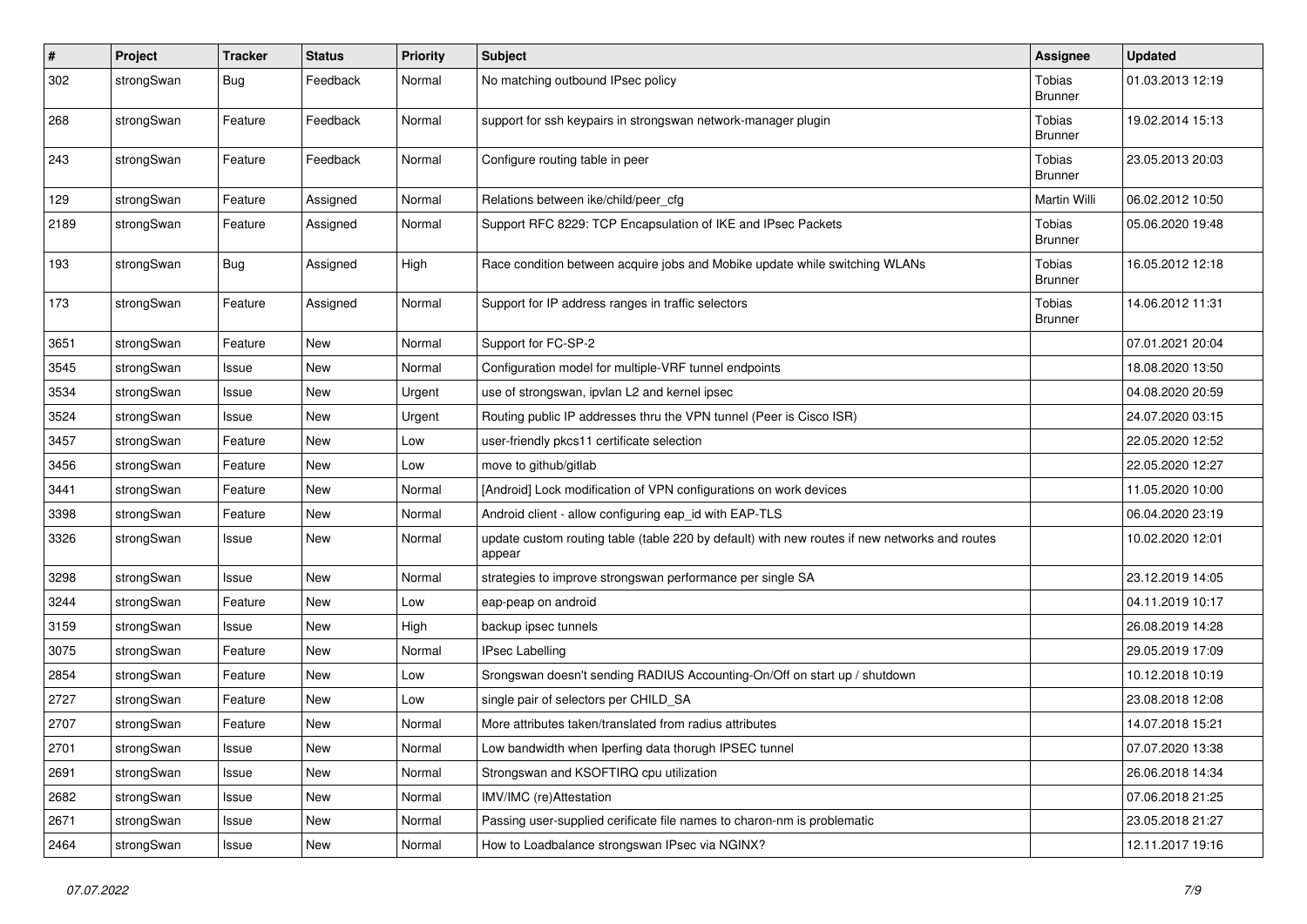| $\sharp$ | Project    | <b>Tracker</b> | <b>Status</b> | <b>Priority</b> | <b>Subject</b>                                                                          | <b>Assignee</b> | <b>Updated</b>   |
|----------|------------|----------------|---------------|-----------------|-----------------------------------------------------------------------------------------|-----------------|------------------|
| 2459     | strongSwan | Issue          | New           | High            | updown script deleted firewall rules at down-client in make-before-break responder side |                 | 05.11.2017 19:13 |
| 2432     | strongSwan | Issue          | New           | Normal          | PLUTO_ME can be different for up-client and down-client                                 |                 | 21.09.2017 11:57 |
| 2361     | strongSwan | Feature        | New           | Normal          | Import .sswan files from NetworkManager                                                 |                 | 12.06.2017 15:25 |
| 2260     | strongSwan | Issue          | New           | Normal          | Number of CHILD_SA for a single connection grows over time                              |                 | 28.02.2017 13:46 |
| 2178     | strongSwan | Issue          | New           | Normal          | ha and updown                                                                           |                 | 01.12.2016 13:53 |
| 2112     | strongSwan | Issue          | New           | Normal          | Broadcast packets are not relayed from Lan to Vpn clilent                               |                 | 14.09.2016 14:18 |
| 1289     | strongSwan | Issue          | <b>New</b>    | Normal          | HA plugin should sync last sent packet                                                  |                 | 01.02.2016 13:59 |
| 1271     | strongSwan | Issue          | <b>New</b>    | Normal          | X.509 UTF-8 support                                                                     |                 | 17.01.2016 14:39 |
| 1265     | strongSwan | Feature        | New           | Normal          | An option to disable NAT-T                                                              |                 | 23.06.2021 19:41 |
| 1251     | strongSwan | Feature        | New           | Normal          | FreeBSD HA                                                                              |                 | 11.01.2016 22:01 |
| 1207     | strongSwan | Feature        | <b>New</b>    | Normal          | Add more than 2 hosts support to HA plugin and make it configurable                     |                 | 08.12.2015 05:05 |
| 1081     | strongSwan | Feature        | New           | Normal          | Active/standby VPN Gateway Failover                                                     |                 | 21.08.2015 22:01 |
| 1057     | strongSwan | Feature        | <b>New</b>    | Normal          | conn switching based on eap identity                                                    |                 | 24.03.2020 10:14 |
| 994      | strongSwan | <b>Bug</b>     | <b>New</b>    | Urgent          | same rekey time for ike and child causes tunnel deletion for ikev1 in 5.2.2 version     |                 | 12.06.2015 12:31 |
| 974      | strongSwan | Issue          | New           | Normal          | Charon crash on Mac OS with IPv6 Virtual IP                                             |                 | 26.08.2021 21:07 |
| 973      | strongSwan | Issue          | <b>New</b>    | Normal          | IKEv2 dpd + auto=route + tunnel downtime cause additional CHILD_SAs                     |                 | 29.05.2015 17:40 |
| 930      | strongSwan | Feature        | New           | Normal          | Option to have non-sequential v6 roadwarrior addresses                                  |                 | 12.01.2016 16:36 |
| 927      | strongSwan | Feature        | <b>New</b>    | Normal          | Charon: Implement route events and add an consumer in updown plugin                     |                 | 11.04.2015 12:02 |
| 926      | strongSwan | Issue          | <b>New</b>    | Normal          | HA: resync errors when a node is joining a cluster                                      |                 | 10.04.2015 15:05 |
| 923      | strongSwan | Issue          | New           | Normal          | MOBIKE not working on HA cluster                                                        |                 | 09.04.2015 09:46 |
| 777      | strongSwan | Issue          | New           | Normal          | column length in attributes table of strongswan database is too short                   |                 | 25.11.2014 20:46 |
| 766      | strongSwan | Feature        | <b>New</b>    | Normal          | Make retransmit settings tunable by connection                                          |                 | 14.11.2014 10:02 |
| 746      | strongSwan | Feature        | New           | Normal          | Different radius server(s) for accounting                                               |                 | 22.10.2014 12:23 |
| 730      | strongSwan | Issue          | New           | Normal          | NAT-NAT fallback                                                                        |                 | 09.10.2014 12:40 |
| 725      | strongSwan | Issue          | New           | High            | Mediation connection get stuck if peer is not online                                    |                 | 03.10.2014 12:02 |
| 702      | strongSwan | Issue          | <b>New</b>    | Normal          | ipsec route mode, Strongswan as responder may result collsion in INIT exchange. and ike |                 | 12.09.2014 16:34 |
| 697      | strongSwan | Issue          | <b>New</b>    | Normal          | HA: nodes fail to sync data because of UDP packet drops                                 |                 | 09.09.2014 14:29 |
| 645      | strongSwan | Feature        | New           | Normal          | Support HeapAlloc() and friends in leak-detective                                       |                 | 10.07.2014 15:12 |
| 644      | strongSwan | Feature        | New           | Normal          | Non-monolithic Windows build                                                            |                 | 10.07.2014 15:12 |
| 643      | strongSwan | Feature        | New           | Normal          | CNG/Bcrypt native Windows crypto plugin                                                 |                 | 10.07.2014 15:12 |
| 642      | strongSwan | Feature        | New           | Normal          | Windows Named Pipe stream and service                                                   |                 | 10.07.2014 15:11 |
| 641      | strongSwan | Feature        | New           | Normal          | kernel-iph virtual IP support and IKE routing lookups ignoring IPsec routes             |                 | 10.07.2014 15:11 |
| 640      | strongSwan | Feature        | New           | Normal          | Provide an init_once() abstraction layer                                                |                 | 10.07.2014 15:10 |